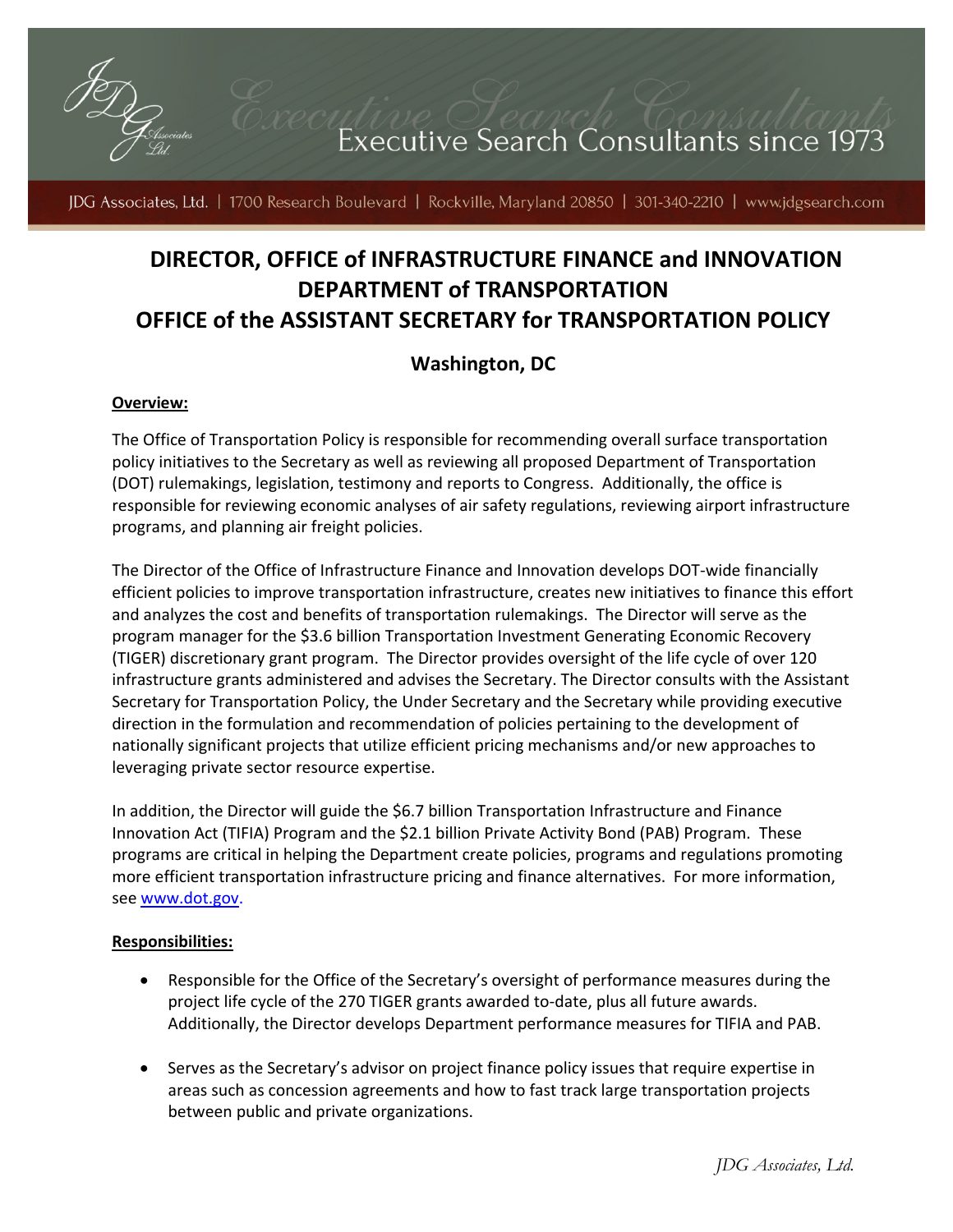- Conducts research on innovative finance, privatization, and public-private partnerships, road pricing, congestion management, and other strategies, and encourages operating administrations to adopt these innovative finance techniques.
- Reviews regulatory cost-benefit analyses and provides guidance to operating administrations economists on the preparation of such analyses.
- Conducts research on the economic impact of transportation investments and disruptions to the transportation system.
- Develops designs for more economically efficient transportation programs and policies.
- Responsible for the development, drafting, negotiation, and implementation of reauthorization provisions related to innovative finance including the National Infrastructure Investment Bank, the Transportation Leadership Awards, Tolling and other user fee proposals, and how to effectively administer policy to support the goals and agenda of the Administration.
- Advises senior leadership on the loan oversight process and the most effective policy positions to administer the process. Coordinates with the appropriate loan and grant offices in the operating administrations to provide policy guidance on the Department's loan and innovative finance programs.
- Oversees, directs and manages the staff of the Office of Infrastructure Finance and Innovation.
- Responsible for the external relations with the Government Accountability Office (GAO), Office of the Inspector General (OIG), Congressional, State and local governments, and grant applicants.

## **Supervisory Control**

The Director reports to the Under Secretary for Policy and the Assistant Secretary for Transportation Policy; develops and implements programs within a broad framework of policy guidance and consults regularly with the Assistant Secretary on significant program decisions; consults with key officials in the Office of the Secretary and senior operating administration leadership on program action plans and policies.

## **Executive Core Qualifications (ECQ):**

Information regarding how to prepare your responses for the resume‐based application (not to exceed 5 pages) is available in the "Guide to Senior Executive Service Qualifications" using the following link: [http://www.opm.gov/ses/references/GuidetoSESQuals\\_2010.pdf](http://www.opm.gov/ses/references/GuidetoSESQuals_2010.pdf)

*Leading Change* –This executive core qualification (ECQ) involves the ability to bring about strategic change to meet organizational goals and to establish an organizational vision and to implement it in a continuously changing environment. It encompasses six competencies: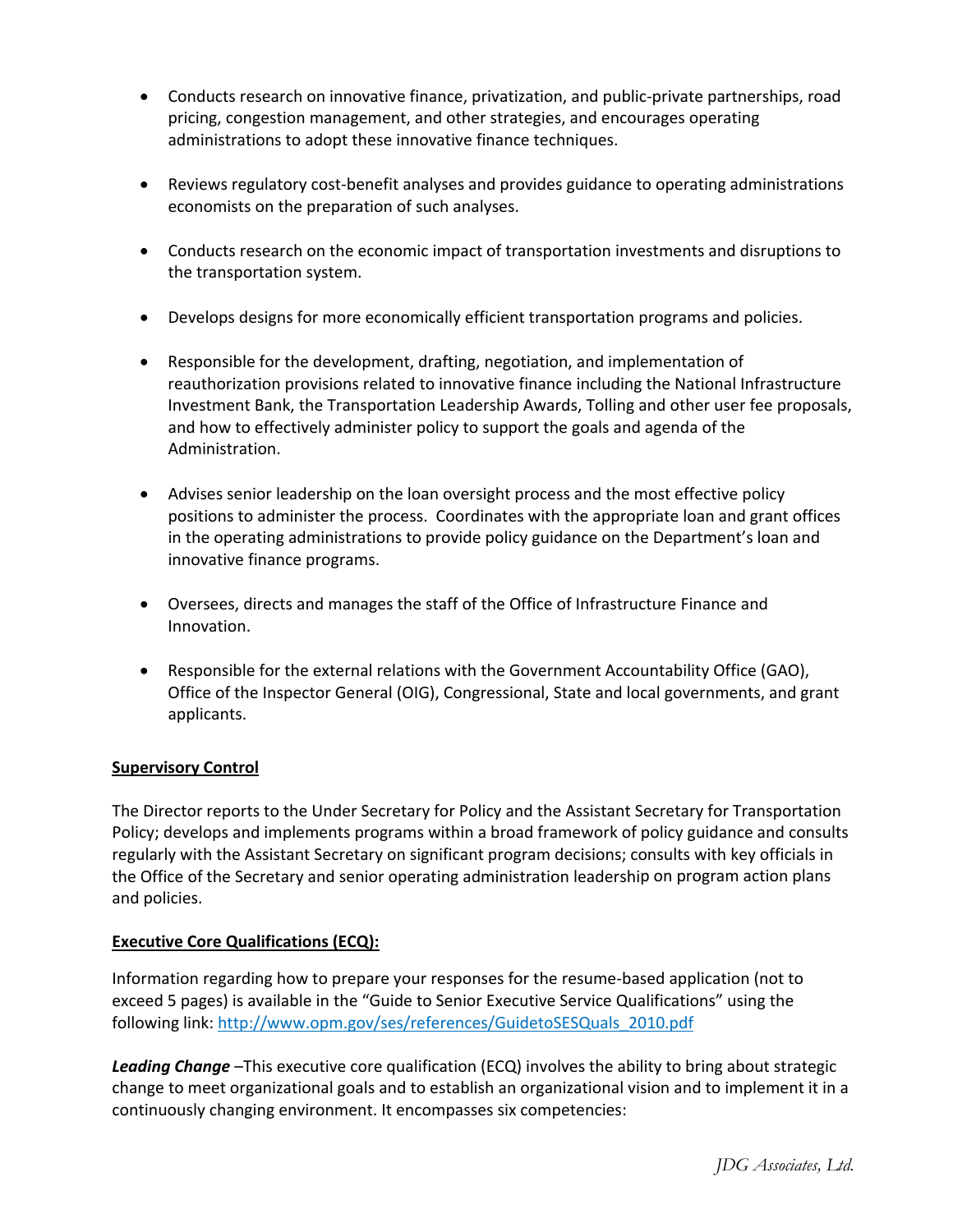- *Creativity and Innovation* combines developing new insights; questioning conventional approaches; encouraging innovation; and designing and implementing new programs or processes.
- *External Awareness* comprises understanding and staying current on local, national and international policies and trends that affect DOT and shape stakeholders' views; and being cognizant of DOT's impact on the external environment.
- *Flexibility* is openness to change and new information; and adaptability to new information, changing conditions, or unexpected obstacles.
- *Resilience* requires dealing effectively with pressure; remaining optimistic and persistent under adversity; and recovering quickly from setbacks.
- *Strategic Thinking* involves setting objectives and priorities, implementing plans consistent with DOT's long-term interests in a global environment, capitalizing on opportunities and managing risks.
- *Vision* includes taking long‐term views; building a shared vision with others; acting as a catalyst for organizational change; and influencing others to translate vision into action.

*Leading People* –This ECQ involves the ability to lead people toward meeting the organization's vision, mission, and goals, which include the ability to provide an inclusive workplace that fosters the development of others, facilitates cooperation and teamwork, and supports constructive resolution of conflicts. It encompasses four competencies:

- *Conflict Management* entails encouraging creative tension and differences of opinions; anticipating and taking steps to prevent counter‐productive confrontations; and managing and resolving conflicts and disagreements constructively.
- *Leveraging Diversity* means fostering an inclusive workplace where diversity and individual differences are valued and leveraged to achieve the vision and mission of the organization.
- *Developing Others* is improving the ability of others to perform and contribute to the organization by providing ongoing feedback and opportunities to learn through formal and informal methods.
- *Team Building* combines inspiring and fostering team commitment, spirit, pride, and trust; facilitating cooperation; and motivating team members to accomplish group goals.

*Results Driven* – This ECQ involves the ability to meet organizational goals and customer expectations, which includes the ability to make decisions that produce high-quality results by applying technical knowledge, analyzing problems, and calculating risks. It encompasses six competencies:

- *Accountability* involves holding oneself and others accountable for measurable, high‐quality, timely, and cost-effective results; setting objectives and priorities; delegating work; taking responsibility for mistakes; and complying with established control systems and rules.
- *Customer Service* entails anticipating and meeting internal and external customers' needs; delivering high-quality products and services; and being committed to continuous improvement.
- *Decisiveness* is making well-informed, effective, and timely decisions, even when data is limited or solutions produce unpleasant consequences; as well as perceiving the impact and implications of decisions.
- *Entrepreneurship* positions the organization for future success by identifying new opportunities; builds the organization by developing or improving products and services; and takes calculated risks to accomplish organizational objectives.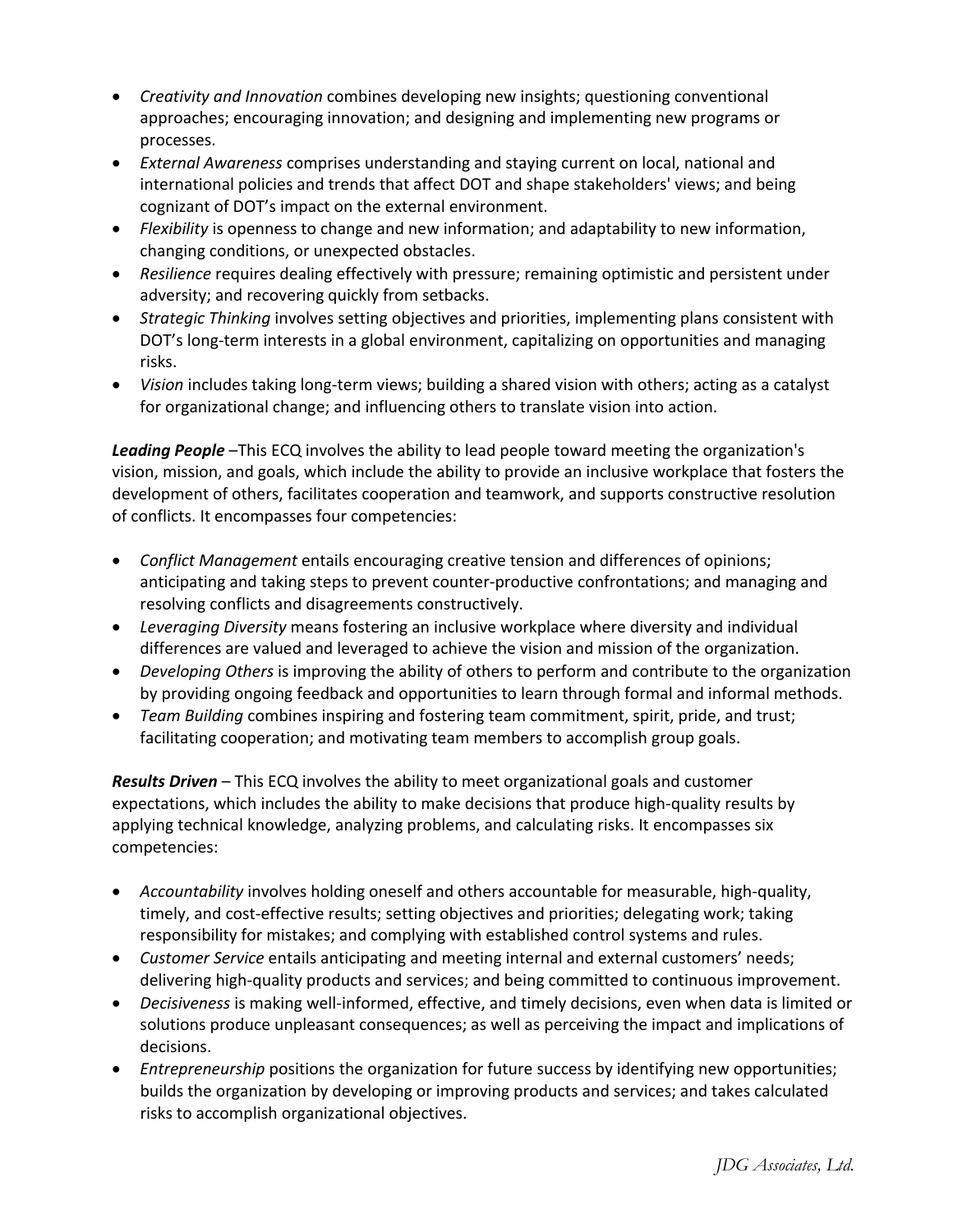- *Problem Solving* combines identifying and analyzing problems; weighing the relevance and accuracy of information; generating and evaluating alternative solutions; and making recommendations.
- *Technical Credibility* is understanding and appropriately applying principles, procedures, requirements, regulations, and policies related to specialized expertise.

*Business Acumen* –This ECQ involves the ability to manage human, financial, and information resources strategically. It encompasses three competencies:

- *Financial Management* comprises understanding DOT's financial processes; preparing, justifying, and administering the program budget; overseeing procurement; contracting to achieve desired results; monitoring expenditures and using cost‐benefit thinking to set priorities.
- *Human Capital Management* entails building and managing the workforce based on organizational goals, budget considerations, and staffing needs; ensuring that employees are appropriately recruited, selected, appraised, and rewarded; addressing performance problems; and managing a multi‐sector workforce and a variety of work situations.
- *Technology Management* combines staying current on technological developments; using technology effectively to achieve results; and ensuring access to and security of technology systems.

*Building Coalitions* –This ECQ involves the ability to build coalitions internally and with other federal agencies, state and local governments, nonprofit and private sector organizations, foreign governments, or international organizations to achieve common goals. It encompasses three competencies:

- *Partnering* is networking; building alliances; and collaborating across boundaries to build strategic relationships and achieve common goals.
- *Political Savvy* entails identifying the internal and external politics impacting DOT's work; perceiving organizational and political reality and acting accordingly.
- *Influencing/Negotiating* combines persuading others; building consensus through give and take; and gaining cooperation from others to obtain information and accomplish goals.

## **Technical Qualifications (TQs):**

- 1. Demonstrated knowledge of and/or experience with transportation policy and project development, including Federal transportation grant programs, policies and strategic priorities. Executive level management of the development and evaluation of transportation investments, including experience with competitive project selection, project readiness determinations and grant program management.
- 2. Demonstrated ability to develop innovative financing approaches that produce economic growth through efficient and effective investments in transportation systems. Ability to guide and direct analysis and to work with internal staff, constituencies, executives, and other agencies to refine and develop support for funding options, and to translate needs into Department or comparable transportation policies and initiatives.
- 3. Demonstrated executive‐level experience with and understanding of the interrelationship between public and private transportation sectors. Ability to advise senior management on the